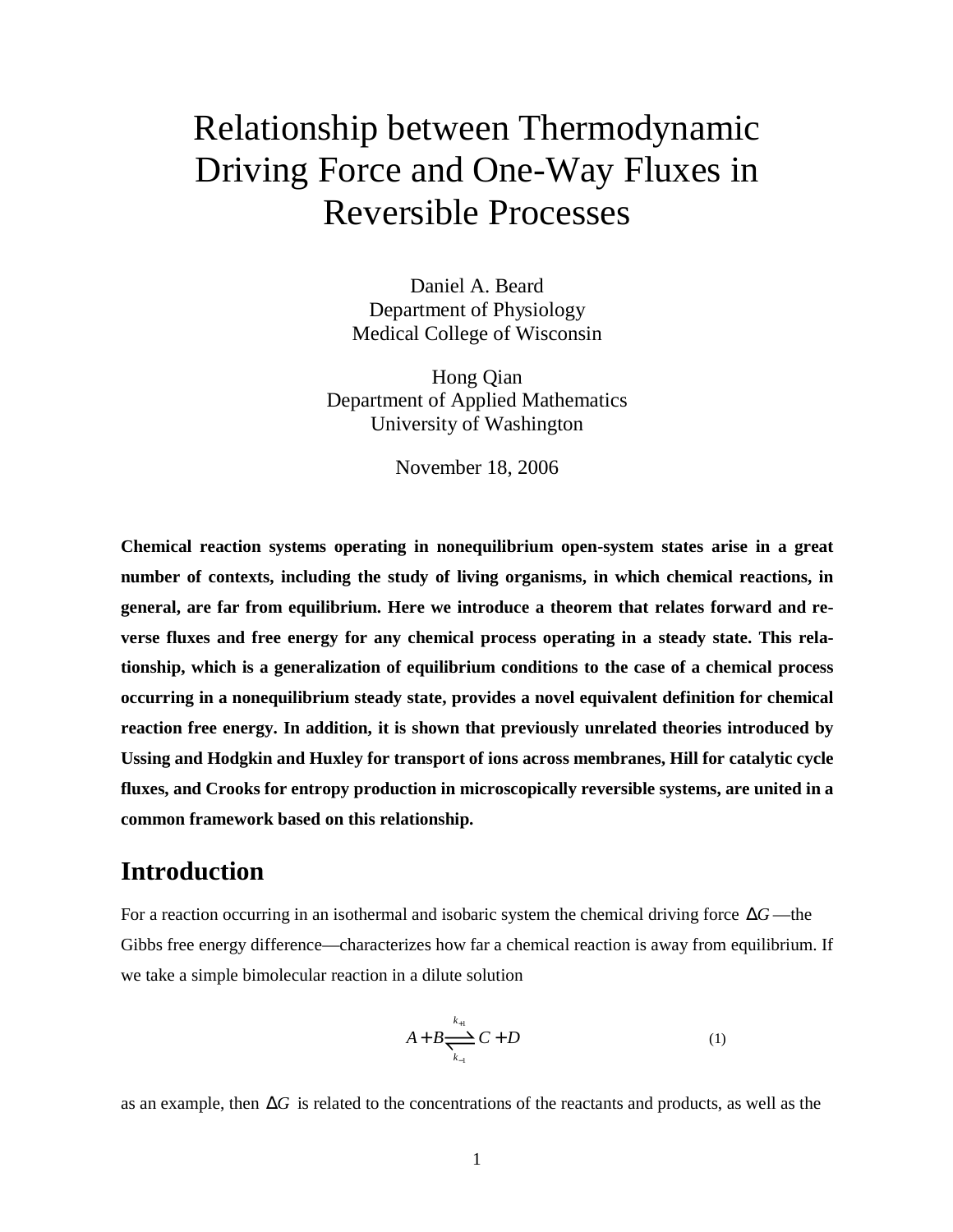equilibrium constant *Keq* , through the well-known thermodynamic equation

$$
\Delta G = -RT \ln \left( [\text{A}][\text{B}] K_{\text{eq}} / [\text{C}][\text{D}] \right). \tag{2}
$$

If we further assume that the law of mass action governs the reaction's kinetics, then the forward and reverse reaction fluxes and equilibrium constant are

$$
J^+ = k_{+1}[A][B], \quad J^- = k_{-1}[C][D], \quad K_{eq} = k_{+1}/k_{-1}, \tag{3}
$$

where  $k_{+1}$  and  $k_{-1}$  are constants that do not depend on the concentrations. Combining Equations (2) and (3) yields

$$
\Delta G = -RT \ln \left( J^+ / J^- \right). \tag{4}
$$

Expressing  $\Delta G$  in terms of Equation (4) has many advantages: It is apparent that if  $\Delta G = 0$ , then  $J^+ = J^-$ . This equilibrium relationship is required by the principle of detailed balance, which states that at equilibrium the forward and reverse fluxes are equal for all existing independent mechanisms for the reaction  $A \rightleftharpoons B$  [10]. Furthermore, Equation (4) can be generalized to many other situations. For example, for reversible enzyme reactions governed by Michaelis-Menten kinetics, although both *J*<sup>+</sup> and *J*<sup>−</sup> are complex, nonlinear functions of reactant and substrate concentrations, Equation (4) still holds true.

Another nontrivial example of Equation (4) that arises in cycle kinetics in unimolecular systems is due to T.L. Hill [3-6]. As in the example above, the law of mass action is assumed in all of Hill's work. The novelty of this note is to show a wide range of validity of Equation (4) based solely on conservation of mass, without invoking any assumptions of rate laws such as Equation (3). Hence, Equation (4) is in fact a fundamental relation for any chemical process operating in steady, open-system state.

The relation is also intimately related to the fluctuation theorem [1,2,14,17]. However, the most significant insight from the present work is that the relation between one-way-fluxes and ∆*G* can be established without any supposition on the dynamics of a system.

## **Flux and Free Energy in a Nonequilibrium Open System**

For the reaction  $A \rightleftharpoons B$ , the Gibbs free energy change per mole of molecules that transform from state A to state B is expressed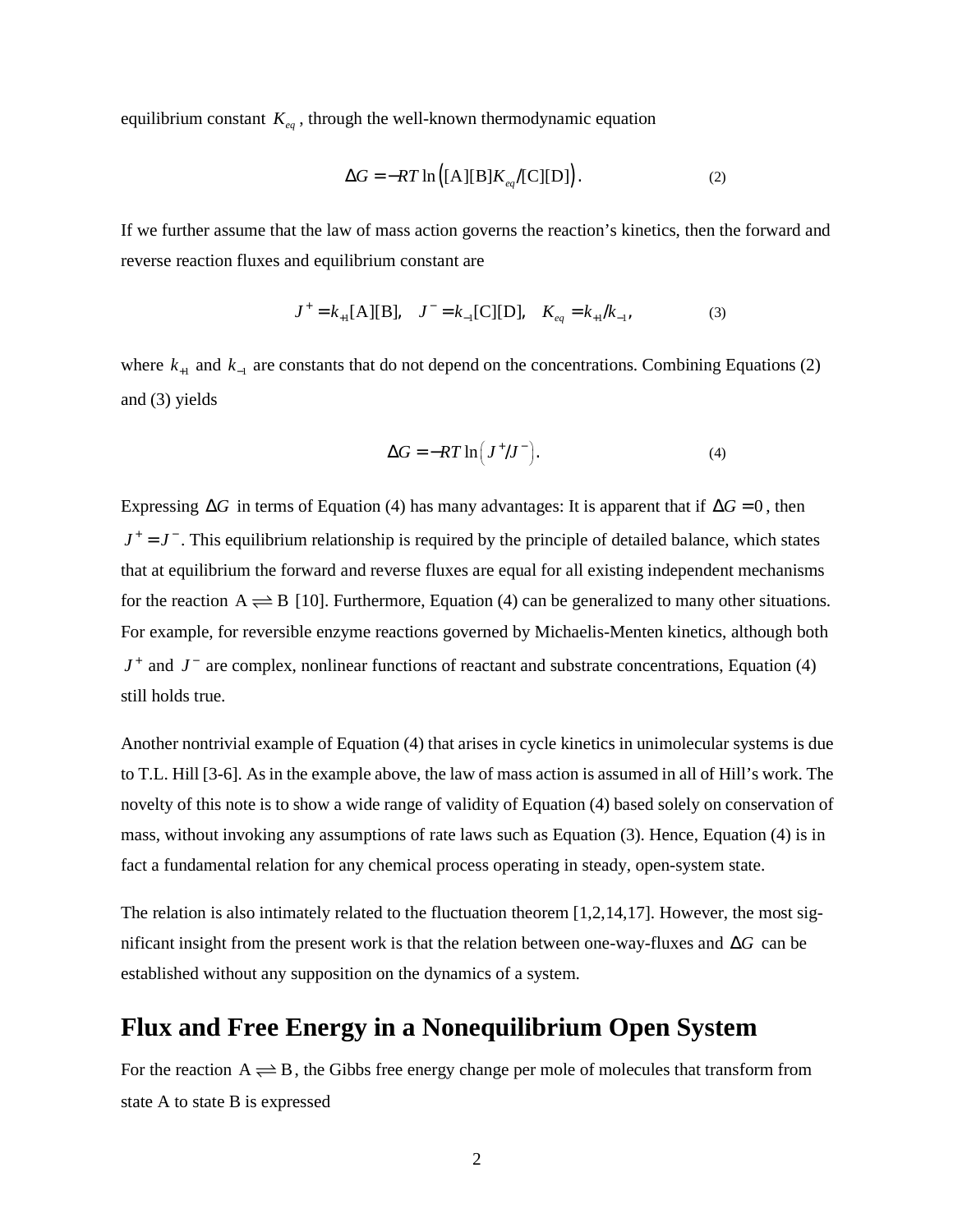$$
\Delta G = \Delta G^{\circ} + R \Gamma \ln(N_B/N_A), \tag{5}
$$

where  $N_A$  and  $N_B$  are the number of molecules in states A and B, respectively. In equilibrium, the ratio  $N_B/N_A$  is equal to  $e^{-\Delta G^o/RT} = K_{eq}$  and the net reaction flux is  $J = J^+ - J^- = 0$ , where  $J^+$  and  $J^$ are the forward and reverse reaction fluxes, respectively. When ∆*G* < 0 , the net flux *J* from A to B is positive.

To determine how flux and free energy are related for systems not in equilibrium we consider, without loss of generality, the case where  $N_B/N_A < K_{eq}$  and  $J > 0$ . In a nonequilibrium steady state  $N_A$  and  $N_B$  are held constant by pumping A molecules into the system, and pumping B molecules out of the system, at the steady-state flux *J* .

Next imagine that we are able to place a label on each molecule that converts from state B to state A. These particles we denote by A\*. Apart from the label, A\* molecules are identical in every way to unlabeled A molecules in this thought experiment. In addition, imagine that A\* molecules lose their label when they convert to B molecules. Thus if we continue to pump A and B molecules into and out of the system at the constant flux *J* , then a steady state will be reached for which *NA*<sup>∗</sup> , the number of labeled molecules in state  $A^*$ , is less than or equal to  $N_A$ , the total number of labeled plus unlabeled molecules in state A.

The steady state is reached when the rate of conversion of labeled A\* molecules into state B is equal to the rate of conversion from B to  $A^*$ . Since there is no transport of  $A^*$  into or out of the system, then in the steady state the  $N_{A*}$  molecules in state A\* will be in equilibrium with the  $N_B$  molecules in state B:  $N_B/N_{A^*} = K_{eq}$ . Mass conservation requires that the forward flux of A<sup>\*</sup> → B equal the reverse flux of  $B \rightarrow A^*$ , or  $J^+ \frac{I' A^*}{I}$ *A N N*  $J^+ \frac{N_{A^*}}{N} = J^-$ . Combining these equations, we have:

$$
\frac{J^{+}}{J^{-}} = \frac{N_B}{N_A} K_{eq}.
$$
\n(6)

This relationships hold for a reaction operating in any steady state, including thermodynamic equilibrium. In equilibrium,  $J^+ = J^-$ , and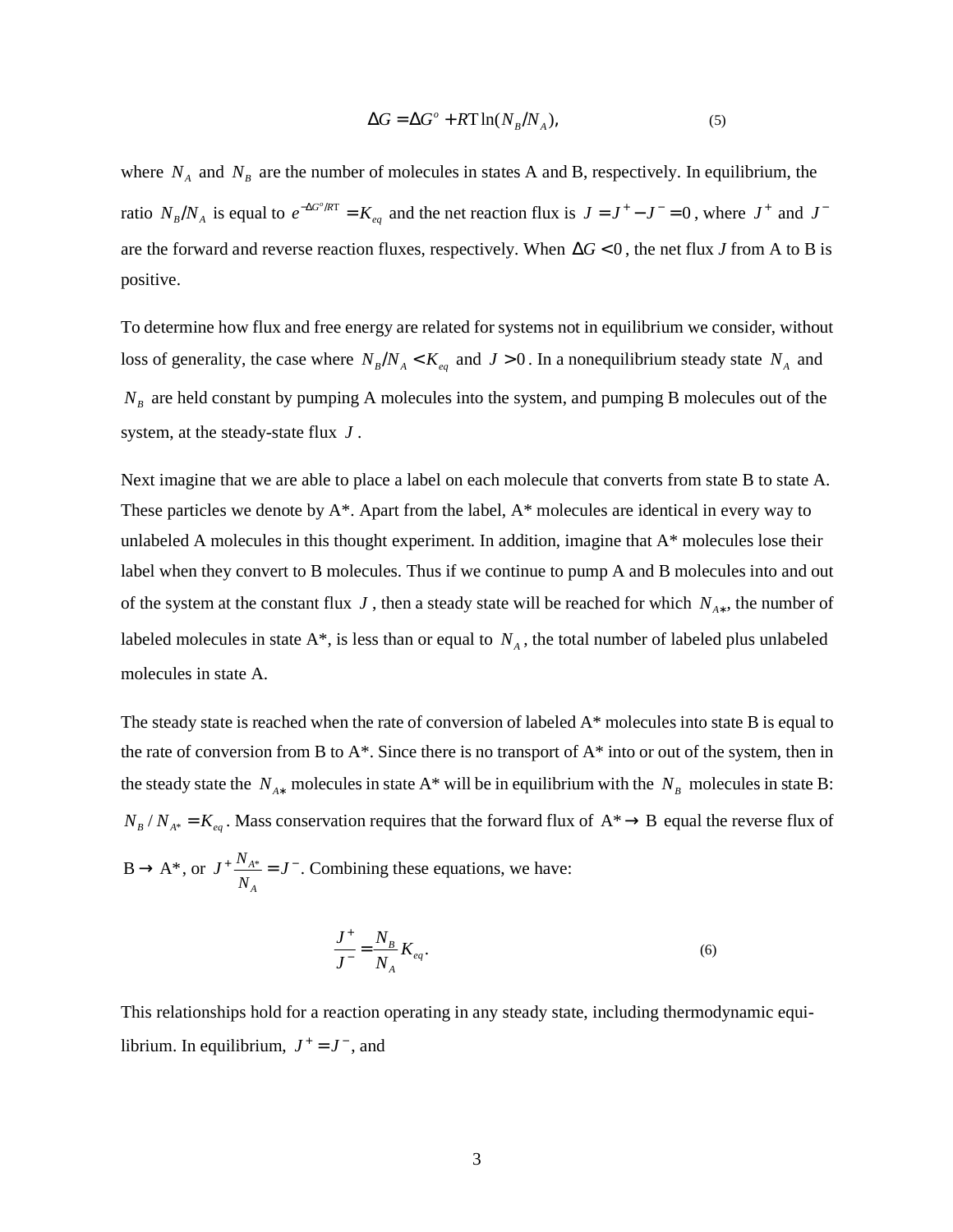$$
\frac{N_B}{N_A} K_{eq} = 1. \tag{7}
$$

Thus it is trivial that Equation (6) holds in equilibrium. The more interesting case is a nonequilibrium steady state for which Equations (5) and (6) yield Equation (4). Therefore Equation (4) is a condition that does not depend on the details of the kinetic reaction mechanism that is operating in a particular system. In addition, the above proof is easily generalized to apply to multimolecular (non-uni-unimolecular) chemical reactions or any spontaneous process transforming or transporting mass from one state to another. Therefore Equation (4) represents a fundamental property of any chemical process.

## **Relationship to other Theories**

## Hill Equation for Catalytic Cycles

For the case of a catalytic cycle with  $J^{\dagger}/J^{-}$  equal to the ratio of the forward-to-reverse cycle flux and ∆*G* equal to the thermodynamic driving force for the cycle, Equation (4) is identical to the relationship introduced by Hill [3,7,6] and proved by Kohler and Vollmerhaus [9] and by Qian et al. [13] for cycles in Markov systems. (See Equations (3.7) and (7.8) in [6].) Therefore the relationship between *J*<sup>+</sup>/*J*<sup>−</sup> and ∆*G* introduced by Hill for linear cycle kinetics is a special case of Equation (4).

As specific example, consider the well known Michaelis-Menten enzyme mechanism:

$$
A + E \xrightarrow[k_{\perp}]{k_{\perp 1}} C \xrightarrow[k_{\perp 2}]{k_{\perp 2}} B + E,
$$
 (8)

in which E is an enzyme involved in converting substrate A into product B. The steady-state flux through this mechanism is

$$
J_{MM}(a,b) = J^{+} - J^{-} = \frac{k_f a - k_r b}{1 + a/K_a + b/K_b},
$$
\n(9)

where  $E_o$  is the total enzyme concentration,  $a = [A]$ ,  $b = [B]$ ,  $k_f = E_o k_{+1} k_{+2} / (k_{-1} + k_{+2})$ ,  $k_r = E_b k_{-1} k_{-2} / (k_{-1} + k_{+2})$ ,  $K_a = (k_{-1} + k_{+2}) / k_{+1}$ , and  $K_b = (k_{-1} + k_{+2}) / k_{-2}$ . Identifying  $J^+$  as the positive term and  $J^-$  as the negative term in Equation (9), it is straightforward to verify that  $J^+$  and  $J^-$  satisfy Equation (4), where  $\Delta G^{\circ} = -RT \ln(k_{+1}k_{+2}/k_{-1}k_{-2})$ .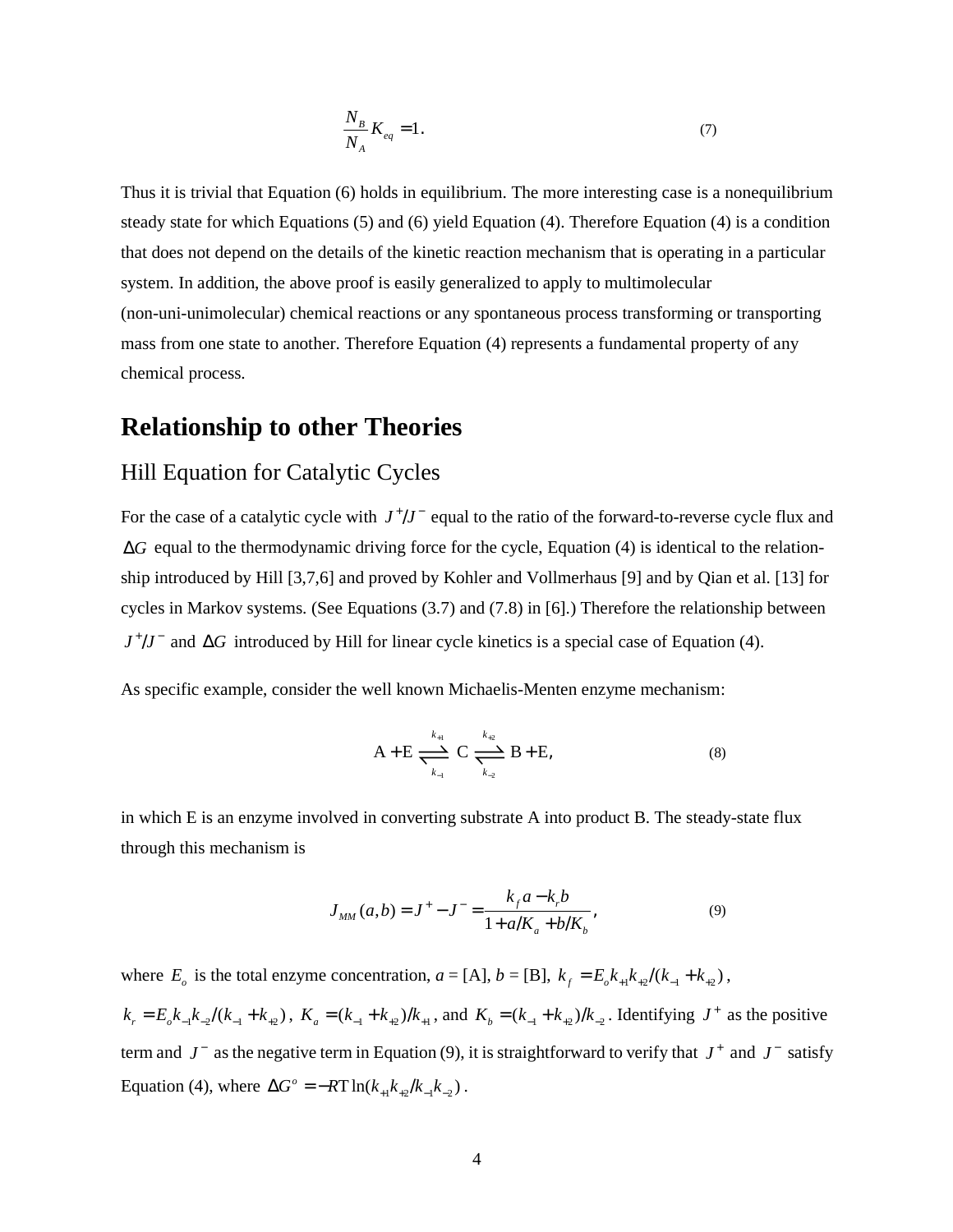#### Crooks Fluctuation Theorem

Again, we consider a system made up of molecules that can transition between two states:  $A \rightleftharpoons B$ . If  $\Gamma^+$  is the mean forward transition rate (number of transitions per unit time) for which the system is driven in the forward direction, then the probability of *n* forward transitions in a finite time period τ is given by the Poisson distribution:  $P_+(n) = (\tau \Gamma^+)^n e^{-\tau \Gamma^+}/n!$ . Likewise, the probability of *m* reverse transitions is  $P_-(m) = (\tau \Gamma^{-})^m e^{-\tau \Gamma^{-}}/m!$ , where  $\Gamma^{-}$  is the reverse transition rate. Hence, the probability of net forward turnover  $l = m - n$  is given by

$$
P_F(l) = \sum_{n=l}^{\infty} P_+(n) \cdot P_-(n-l) = \left(\pi^{-}\right)^{-l} \sum_{n=l}^{\infty} \frac{\left(\tau^2 \Gamma^+ \Gamma^-\right)^n e^{-\tau\left(\Gamma^+ - \Gamma^-\right)}}{n!(n-l)!}
$$
(10)

and the probability *l* net reverse turnovers is

$$
P_R(l) = \sum_{m=l}^{\infty} P_+(m-l) \cdot P_-(m) = \left(\tau \right)^{-l} \sum_{m=l}^{\infty} \frac{\left(\tau^2 \Gamma^+ \Gamma^- \right)^m e^{-\tau \left(\Gamma^+ - \Gamma^- \right)}}{(m-l)! m!}
$$
(11)

Associated with net *l* forward turnovers is the entropy production (e.p.) of −(*l*∆*G*); the net *l* reverse turnovers have an e.p. of  $+(l\Delta G)$ . Therefore, the ratio of the probability of e.p. =  $\sigma$  to the probability of e.p. =  $-\sigma$ , within a finite time interval, is

$$
\frac{\Pr(\mathbf{e}, \mathbf{p}, = +\sigma)}{\Pr(\mathbf{e}, \mathbf{p}, = -\sigma)} = \frac{P_F(l = +\sigma/\Delta G)}{P_R(l = -\sigma/\Delta G)} = \left(\frac{\Gamma^+}{\Gamma^-}\right)^{\frac{\sigma}{\Delta G}}
$$
(12)

Connecting this result with Equation (4), we have

$$
\frac{\Pr(e.p. = +\sigma)}{\Pr(e.p. = -\sigma)} = e^{\frac{\sigma}{RT}},
$$
\n(13)

which is known as the Crooks fluctuation theorem [1].

## Ussing Flux Ratio

When a charged species is transported across a biological membrane, the ionic flux is influenced by any electrostatic potential difference that exists across the membrane. Using the convention that the electrostatic potential across a cell is measured as the outside potential subtracted from inside potential,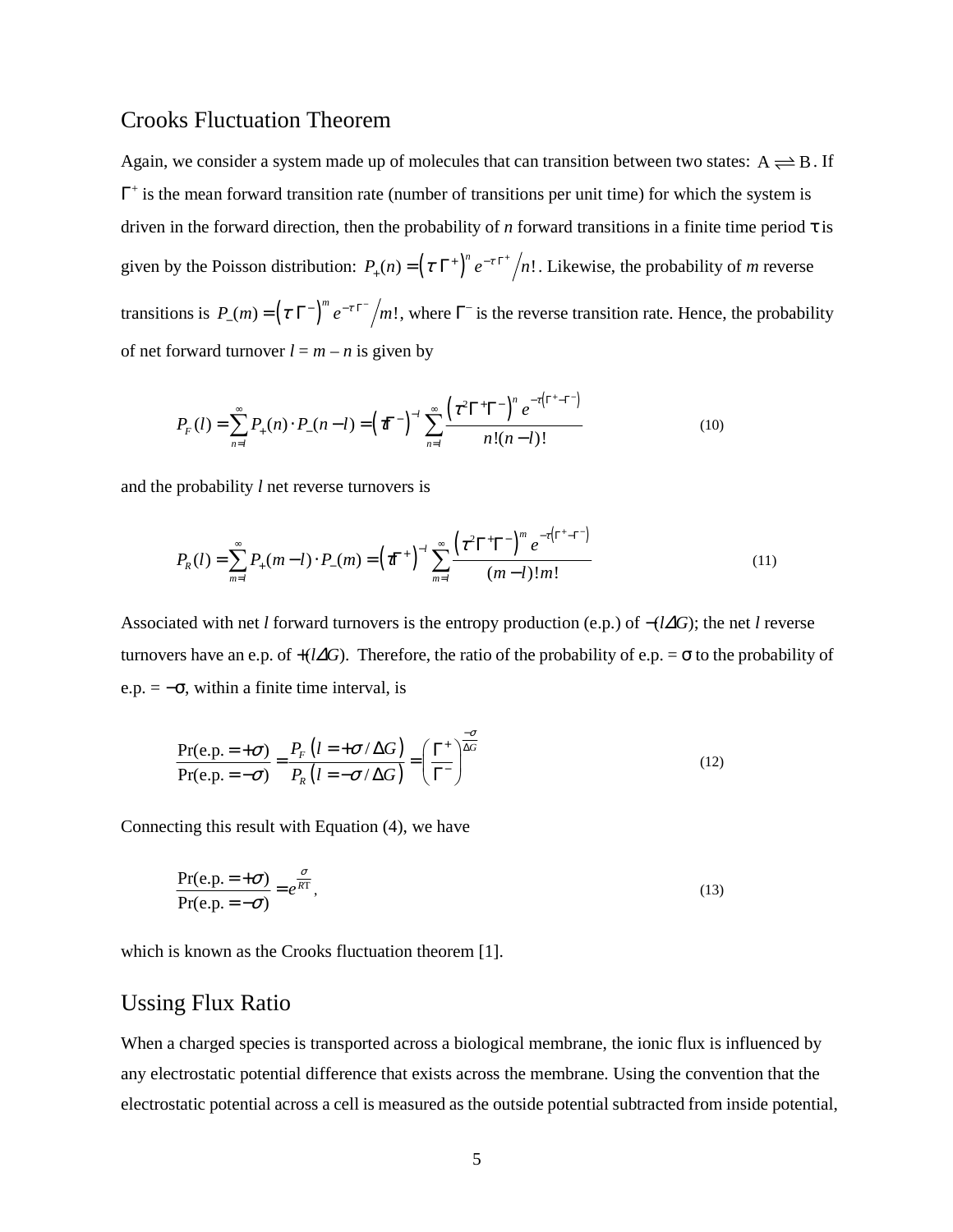Equation (4) is expressed

$$
\frac{J^{out}}{J^{in}} = \exp\left(\frac{-\Delta G}{RT}\right) = \frac{c_i}{c_o} \exp\left(\frac{zF\Delta\Psi}{RT}\right)
$$
(14)

for passive transport of a single ion across a cell membrane. The concentrations *c<sup>i</sup>* and *c<sup>o</sup>* in Equation (14) denote the concentrations of the ion on the inside and outside of the cell, respectively;  $z$  is the valence number of the ion, *F* is Faraday's constant, and  $\Delta \Psi$  is the electrostatic potential. The flux ratio in form of Equation (14) and applied to single-ion transport was introduced in 1949 by Ussing [19] and is known as the Ussing flux ratio. Based on the assumption that  $J^{out}$  is independent of  $c_o$  and that  $J^{in}$  is independent of *c<sup>i</sup>* , Hodgkin and Huxley derived the same expression in 1952 [8].

The current work shows that the theory of Ussing and Hodgkin and Huxley is a special case of Equation (4). In addition to single-ion channel fluxes for which the Ussing flux ratio has been developed and applied, the flux ratio of Equation (4) applies to all active and passive transport processes as well as multiple-ion transporters.

## **Additional Consequences**

#### Net Flux for Nearly Irreversible Reactions is Proportional to Reverse Flux

We can study nearly irreversible systems based on Equation (4). The net flux through a chemical process is  $J = J^+ - J^-$ ; thus,  $e^{-\Delta G/RT} = J/J^- + 1$ , which leads to the approximation

$$
J = J^- e^{-\Delta G/RT} \tag{15}
$$

for nearly irreversible reactions ( $J \gg J^-$ ). Thus the net flux through an enzyme in a reaction operating far from equilibrium is proportional to the reverse flux.

For the quasi-steady approximation of Equation (9) the reverse flux is  $J^- = k_p b/(1 + a/K_a + b/K_b)$ ; thus for a nearly irreversible reaction

$$
J = J^{-}K_{eq} \frac{a}{b} = \frac{k_f a}{1 + a/K_a + b/K_b},
$$
\n(16)

which is the expression that we would arrive at by setting  $k_r = 0$  in Equation (9). Note that the usual irreversible Michaelis-Menten equation derives from the assumption that  $k_{-2} = 0$ , which results in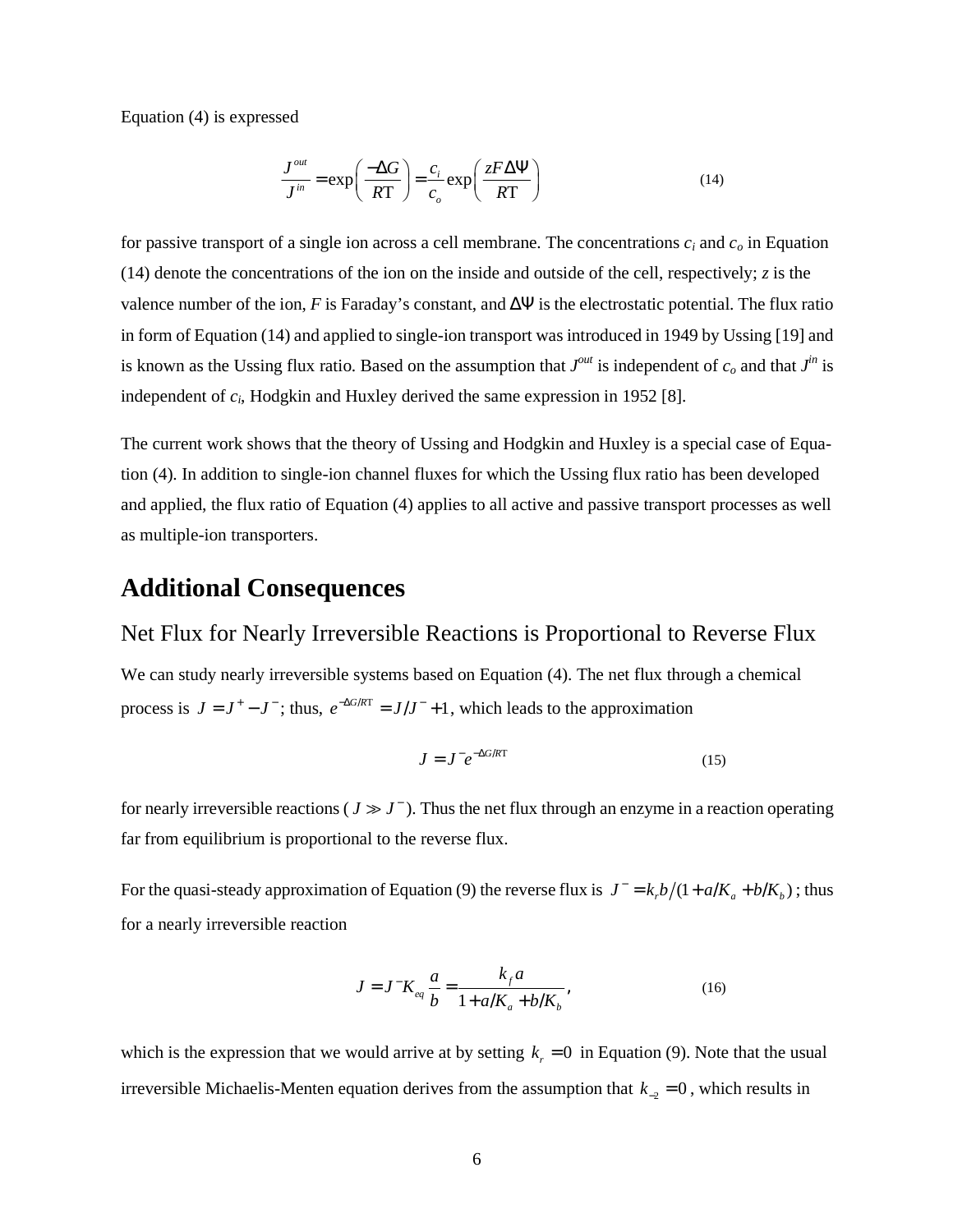$$
J = \frac{k_f a}{1 + a/K_a}.\tag{17}
$$

This analysis illustrates that the assumption  $k_{-2} = 0$  is a special case of the irreversible single-substrate enzyme. Equation (16) is the general approximation for the case of  $|\Delta G/RT| \gg 1$ , where  $k_{-2}$  may be finite.

## Net Flux for Highly Reversible Reactions is Proportional to Reverse Flux

Near equilibrium (for  $\vert \Delta G \vert \ll RT$ ) the flux can be approximated as linearly proportional to the thermodynamic driving force:  $J = -X\Delta G$ , where *X* is the Onsager coefficient [11,12]. When the near-equilibrium approximation  $|\Delta G| \ll RT$  holds, the flux ratio  $J^{\dagger}/J^{-}$  is approximately equal to 1. In this case Equation (4) is approximated

$$
\Delta G = -RT(J^+/J^- - 1) = \frac{RT}{J^-}(J^+ - J^-). \tag{18}
$$

From this expression, we have

$$
J = -\frac{J^-}{RT} \Delta G.
$$
 (19)

Therefore for highly reversible systems, the net flux is proportional to the reverse flux times the thermodynamic driving force; the Onsager coefficient is equal to  $J^-/RT$ .

#### Application to Transport Processes

In addition to application to chemical reactions, Equation (4) is directly applied to transport processes. For example, one-dimensional transport of particles in a complex medium is governed by a Fokker-Planck equation with spatially dependent diffusion coefficient  $D(x)$  and potential function  $u(x)$ [18]:

$$
\frac{\partial c(x,t)}{\partial t} = \frac{\partial}{\partial x} \left[ \frac{D}{RT} c \frac{\partial u}{\partial x} + D \frac{\partial c}{\partial x} \right],\tag{20}
$$

over the domain  $0 \le x \le 1$ . The steady-state transport flux predicted by this equation is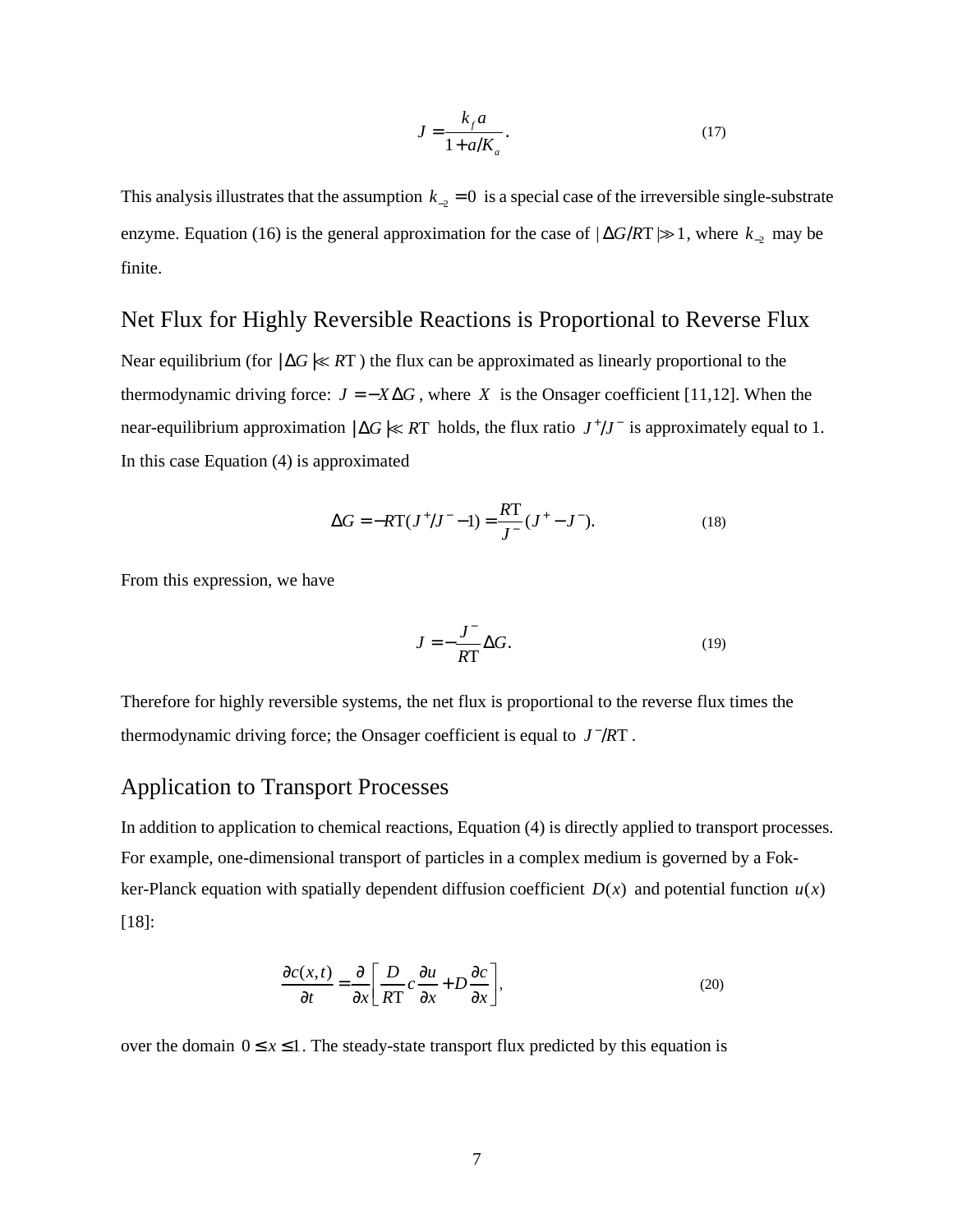$$
J = J^{+} - J^{-} = -\frac{D}{RT}c\frac{\partial u}{\partial x} - D\frac{\partial c}{\partial x} = \left(c_0 e^{u(0)/RT} - c_1 e^{u(1)/RT}\right)\left[\int_0^1 e^{u(y)/RT} \frac{dy}{D(y)}\right]^{-1},\tag{21}
$$

where  $c_0$  and  $c_1$  are the concentrations of the two reservoirs at  $x = 0$  and  $x = 1$ . Recognizing that  $\Delta G = -\{u(1) - u(0) + RT \ln(c_1/c_0)\}\$  for this system, we have Equation (4).

#### Exchange of Isotope Labels

A variety of isotope labeling methods are used to determine in vivo metabolic fluxes. In some cases, it is possible to estimate not only the net flux of a given reaction, but also the forward and reverse rate at which an isotope label exchanges between species involved in a chemical reaction [20]. Consider as examples the enzyme-mediated catalysis schemes for the reaction  $A \rightleftharpoons B$  illustrated in Figure 1.



Figure 1: Example enzyme mechanisms for the reaction  $A \rightleftharpoons B$ . The left panel illustrates the Michaelis-Menten scheme of Equation (8), in which enzyme binds to substrate A, forming a complex C. The product B reversibly dissociates from the complex C, forming unbound enzyme E. The right panel illustrates a more complex mechanism involving three enzyme states  $E_1$ ,  $E_2$ , and  $E_3$ . Enzyme kinetic theory assumes that the state transitions follow mass-action kinetics, as described by Equation (8) for the left panel and Equation (23) for the right panel.

For the reversible Michaelis-Menten example of the left panel, which is described by Equations (8) and (9), the exchange flux ratio—the rate at which a label on A molecules is transferred to B molecules divided by the rate at which a label on B molecules is transferred to A molecules is given by Equation (4),

$$
\left(\frac{J^+}{J^-}\right)_{exchange} = \exp\left(\frac{-\Delta G_{AB}}{RT}\right) = K_{eq} \cdot \frac{a}{b},\tag{22}
$$

where ∆*GAB* and *Keq* are the Gibbs free energy and equilibrium constant for the reaction.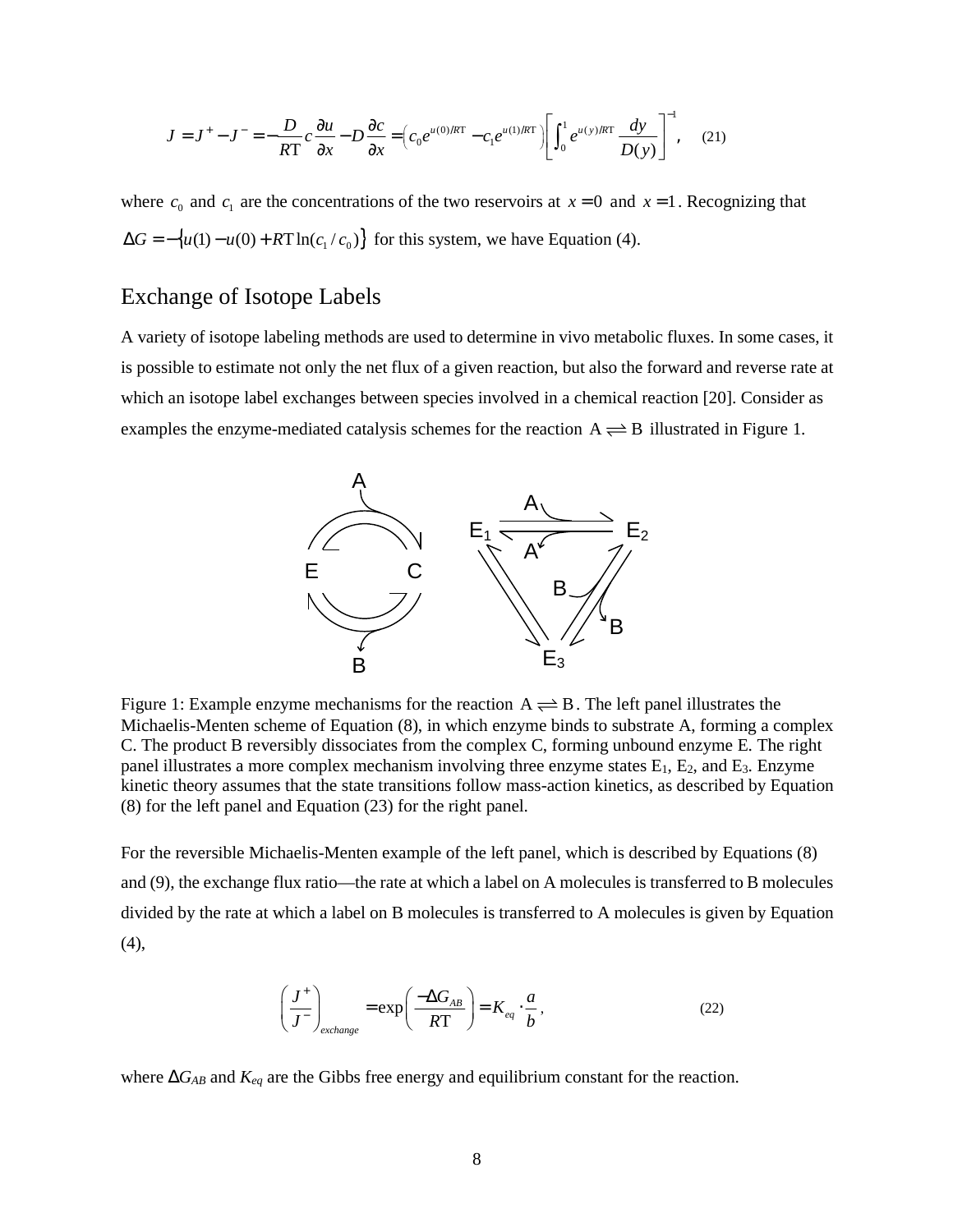For the mechanism illustrated in the right panel of the figure, the exchange flux ratio takes a slightly different form. This enzyme mechanism has the following elementary steps:

$$
A + E_1 \xrightarrow[k_{4}]{} E_2
$$
  
\n
$$
E_2 \xrightarrow[k_{42}]{} E_3 + B
$$
  
\n
$$
E_3 \xrightarrow[k_{43}]{} E_1
$$
  
\n
$$
E_1
$$
  
\n(23)

where  $K_{eq} = (k_{+1} \cdot k_{+2} \cdot k_{+3})/(k_{-1} \cdot k_{-2} \cdot k_{-3})$ . The overall flux ratio for the enzyme cycle  $E_1 + A \rightleftharpoons E_1 + B$ , has the same form as Equation (22)

$$
\left(\frac{J^+}{J^-}\right)_{cycle} = \exp\left(\frac{-\Delta G_{AB}}{RT}\right) = K_{eq} \cdot \frac{a}{b}.
$$
\n(24)

The exchange flux ratio follows from applying Equation (4) to the reaction  $E_1 + A \rightleftharpoons E_3 + B$ :

$$
\left(\frac{J^+}{J^-}\right)_{exchange} = K_{eq} \frac{a}{b} \cdot \frac{k_{-3}[E_1]}{k_{+3}[E_3]} \le \frac{-\Delta G_{AB}}{RT}.
$$
\n(26)

The inequality in Equation (25) assumes that the net flux is positive and  $k_{-3} [E_1] \leq k_{+3} [E_3]$ .

# **Summary**

In summary, we have demonstrated that Equation (4) is a fundamental condition that is satisfied by any chemical process operating in a steady state. This equation is a generalization of the well known equilibrium conditions  $\Delta G = 0$  and  $J^- = J^+$  to the case of a chemical process occurring in a nonequilibrium steady state, such as a chemical reaction in an open system [15,16]. It provides a novel equivalent definition for the reaction free energy, or thermodynamic driving force. Based on this relationship, related theories of Ussing [19] and Hodgkin and Huxley [8] for ionic transport across membranes, Hill [3-7] for enzyme cycle kinetics, and Crooks [1] for entropy production and work done by microscopically reversible systems, are united in a common framework.

We thank J.B. Bassingthwaighte and A. Cornish-Bowden, for valuable comments on the manuscript. Discussions regarding the Ussing flux ratio with James Sneyd were of great value, as were discussions with Wolfgang Wierchert on labeled isotope exchange. This work was supported by NIH grant GM0680610.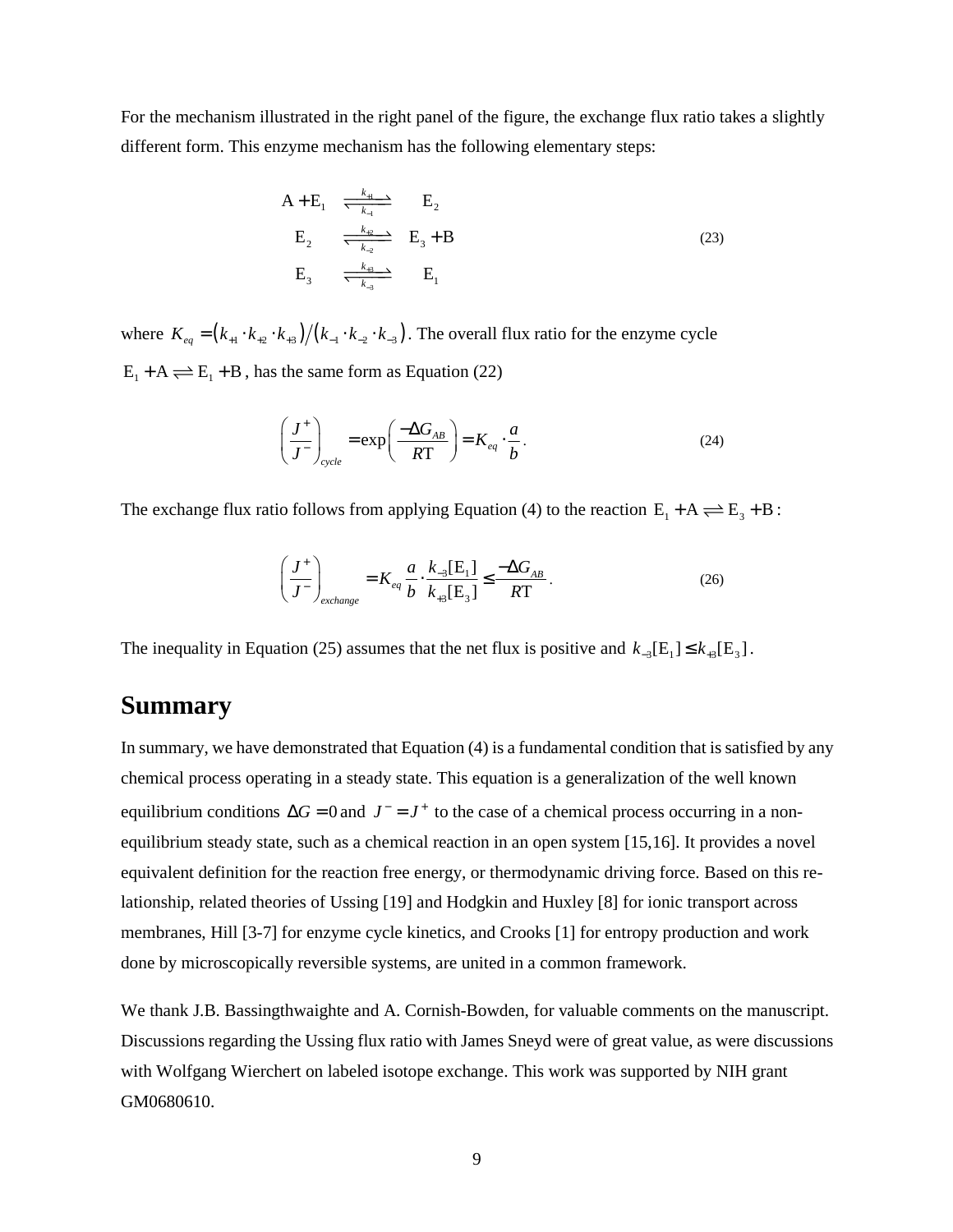# **References**

[1] G.E. Crooks. Entropy production fluctuation theorem and the nonequilibrium work relation for free energy differences. *Phys. Rev. E.*, 60:2721–2726, 1999.

[2] G. Gallavotti and E.G.D. Cohen. Dynamic ensembles in nonequilibrium statistical chanics. *Phys. Rev. Lett.*, 74:2694–2697, 1995.

[3] T. L. Hill. Studies in irreversible thermodynamics IV. Diagrammatic representation of steady state fluxes for unimolecular systems. *J. Theoret. Biol.*, 10:442–459, 1966.

[4] T. L. Hill. *Free Energy Transduction in Biology*. Academic Press, New York, NY, 1977.

[5] T. L. Hill. Discrete-time random walks on diagrams (graphs) with cycles. *Proc. Natl. Acad. Sci. USA*, 85:5345–5349, 1988.

[6] T. L. Hill. *Free Energy Transduction and Biochemical Cycle Kinetics*. Dover Publications, Inc., New York, NY, 2004.

[7] T. L. Hill and Y.-D. Chen. Stochastics of cycle completions (fluxes) in biochemical kinetic diagrams. *Proc. Natl. Acad. Sci. USA*, 72:1291–1295, 1975.

[8] A. L. Hodgkin and A. F. Huxley. Currents carried by sodium and potassium ions through the membrane of the giant axon of loligo. *J. Physiol*. 116:449-472, 1952.

[9] H. H. Kohler and E. Vollmerhaus. The frequency of cyclic processes in biological multistate systems. *J Math Biol*, 9:275–290, 1980.

[10] G.N. Lewis. A new principle of equilibrium. *Proc. Natl. Acad. Sci. USA*, 11:179–183, 1925.

[11] L. Onsager. Reciprocal relations in irreversible processes. I. *Phys. Rev.*, 37:405–426, 1931.

[12] L. Onsager. Reciprocal relations in irreversible processes. II. *Phys. Rev.*, 38:2265–2279, 1931.

[13] C. Qian, M. Qian, and M.-P. Qian. Markov chain as a model of Hill's theory on circulation. *Scientia Sinica*, 24:1431–1447, 1981.

[14] H. Qian. Nonequilibrium steady-state circulation and heat dissipation functional. *Phys. Rev. E.*, 64:022101, 2001.

[15] H. Qian and D. A. Beard. Thermodynamics of stoichiometric biochemical networks in living systems far from equilibrium. *Biophys. Chem.*, 114:213–220, 2005.

[16] H. Qian, D. A. Beard, and S.-D. Liang. Stoichiometric network theory for nonequilibrium biochemical systems. *Eur. J. Biochem.*, 270:415–421, 2003.

[17] H. Qian and X.S. Xie. Generalized Haldane equation and fluctuation theorem in the steady state cycle kinetics of single enzymes. *Phys. Rev. E.*, 74:010902(R), 2006.

[18] H. Risken. The Fokker-Planck Equation. Methods of Solution and Applications. Springer. New York, NY, second edition, 1996.

[19] H. H. Ussing. The distinction by means of tracers between active transport and diffusion. The